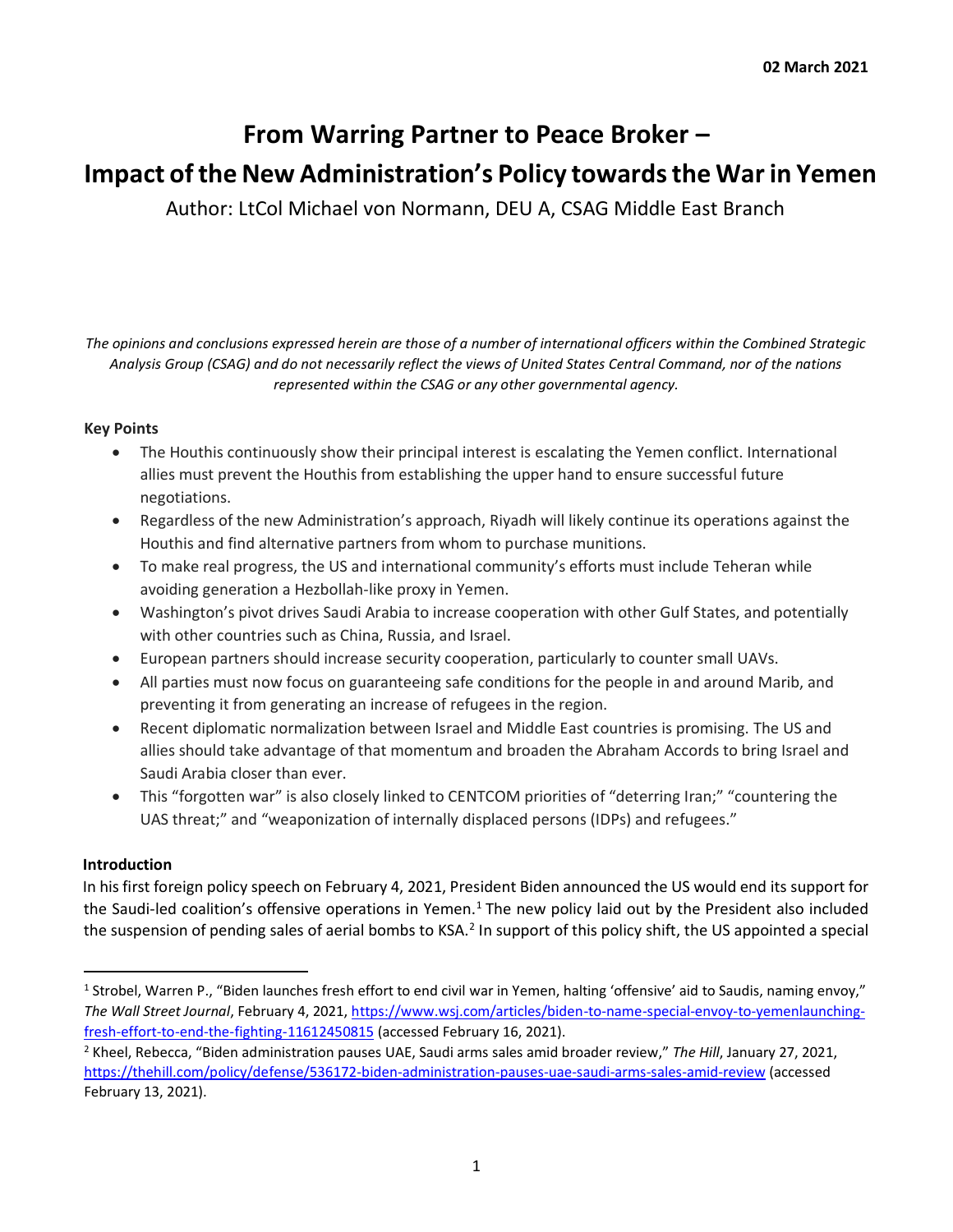envoy to advance a political solution to the conflict<sup>3</sup> and the State Department announced it would remove the Houthis from the Foreign Terrorist Organization (FTO) list in February of this year. Although this policy change removes US support to the coalition and lifts pressure off the Houthis, President Biden stated that the US will continue to assist Saudi Arabia's defense. Regardless of the new Administration's approach, Riyadh will likely continue its operations against the Houthis and find alternative partners from whom to purchase munitions.

The international community and NGOs welcomed this US foreign policy pivot as good news,<sup>4</sup> but some may be uncertain whether this re-orientation was well-conceived. Since this US policy announcement, the Houthis have launched near-daily drone attacks against Saudi Arabia and increased fighting around the Marib region.<sup>5</sup> This paper explores this policy change's impact on the war in Yemen in terms of opportunities and time.

#### **Assessment**

For years Iran has supported the Houthis covertly. Iran is undoubtedly smuggling missiles into Yemen. Iran`s Islamic Revolutionary Guard Corps (IRGC), and proxies like Hezbollah, train the Houthis on advanced tactics, techniques and procedures.<sup>6</sup> According to some analysts, the Houthis have become the sole Middle Eastern rebel group that is able to effectively employ fixed wing drones and ballistic missiles.<sup>7</sup> The range and size of Iranian supplied drones launched by Houthi rebels vary from Qasef drones to the recently observed Shahed-136.<sup>8</sup> Although most missile and drone attacks have been intercepted, KSA still faces an increasing imminent threat of Houthi cross-border attacks. It is likely only a matter of time before the Saudi military fails to successfully intercept a drone attack and civilian deaths follow. Therefore, the KSA must immediately act to defend its citizens and country. The imminent threat requires the Saudis do not wait to develop new defenses, but employ available solutions. As KSA apparently lacks the ability to deter Iranian activities and as the US shifts its policies, the Houthis are incentivized to increase their attacks. Thus, the only behavioral change of the Houthis will be an increased threat to the region. To date, the Houthis have predominantly targeted Yemen's northern neighbor. However, should no one stop the Houthis, they may soon extend this threat to Iran`s other arch foe, Israel.

Developing sufficient carrots and sticks to encourage the Houthis to act peacefully and pursue negotiations will not be easy. The Houthis currently hold a position of strength. The Yemeni government appears impotent, the coalition divided, and the international community disinterested in this forgotten war. The US decision to revoke the Houthi's terrorist label so quickly and unconditionally appears hasty. Without pressure, the US relinquished

<sup>4</sup> Magdy, Sami, "Despite Biden's push, a difficult road to peace in Yemen," *AP*, February 11, 2021, <https://apnews.com/article/joe-biden-world-news-yemen-united-nations-17b22cd1da343418af445635b2ff0eb8> (accessed February 15, 2021).

6 Jonathan Saul and Parisa Hafezi and Michael Georgy, "Iran steps up support for Houthis in Yemen's war," *Reuters*, March 21, 2017, [https://www.reuters.com/article/us-yemen-iran-houthis/exclusive-iran-steps-up-support-for-houthis-in](https://www.reuters.com/article/us-yemen-iran-houthis/exclusive-iran-steps-up-support-for-houthis-in-yemens-war-sources-idUSKBN16S22R)[yemenswar-sources-idUSKBN16S22R](https://www.reuters.com/article/us-yemen-iran-houthis/exclusive-iran-steps-up-support-for-houthis-in-yemens-war-sources-idUSKBN16S22R) [\(](https://www.reuters.com/article/us-yemen-iran-houthis/exclusive-iran-steps-up-support-for-houthis-in-yemens-war-sources-idUSKBN16S22R)accessed February 15, 2021).

<sup>3</sup> Jack Detsch and Robbie Gramer, "Biden Taps Career Diplomat as Envoy to Yemen," *Foreign Policy*, February 4, 2021, <https://foreignpolicy.com/2021/02/04/biden-taps-career-diplomat-as-envoy-to-yemen/> [\(](https://foreignpolicy.com/2021/02/04/biden-taps-career-diplomat-as-envoy-to-yemen/)accessed February 15, 2021).

<sup>5</sup> AFP, "Houthi drone attack on Saudi airport leaves civilian plane ablaze," *i24news*, February 10, 2021, [https://www.i24news.tv/en/news/international/middle-east/1612959954-houthi-drone-attack-on-saudi-airport](https://www.i24news.tv/en/news/international/middle-east/1612959954-houthi-drone-attack-on-saudi-airport-leaves-civilian-plane-ablaze-state-media)[leavescivilian-plane-ablaze-state-media](https://www.i24news.tv/en/news/international/middle-east/1612959954-houthi-drone-attack-on-saudi-airport-leaves-civilian-plane-ablaze-state-media) [\(](https://www.i24news.tv/en/news/international/middle-east/1612959954-houthi-drone-attack-on-saudi-airport-leaves-civilian-plane-ablaze-state-media)accessed February 14, 2021).

<sup>7</sup> *Ibid*.

<sup>8</sup> Frantzman, Seth J., "Houthis step up attacks after removal from 'terror' list," *Jerusalem Post*, February 15, 2021, [Houthis](https://www.jpost.com/middle-east/houthis-step-up-attacks-after-new-terrorist-designation-659019)  [step up attacks after removal from 'terror' list](https://www.jpost.com/middle-east/houthis-step-up-attacks-after-new-terrorist-designation-659019) - The Jerusalem Post (jpost.com) [\(a](https://www.jpost.com/middle-east/houthis-step-up-attacks-after-new-terrorist-designation-659019)ccessed February 16, 2021).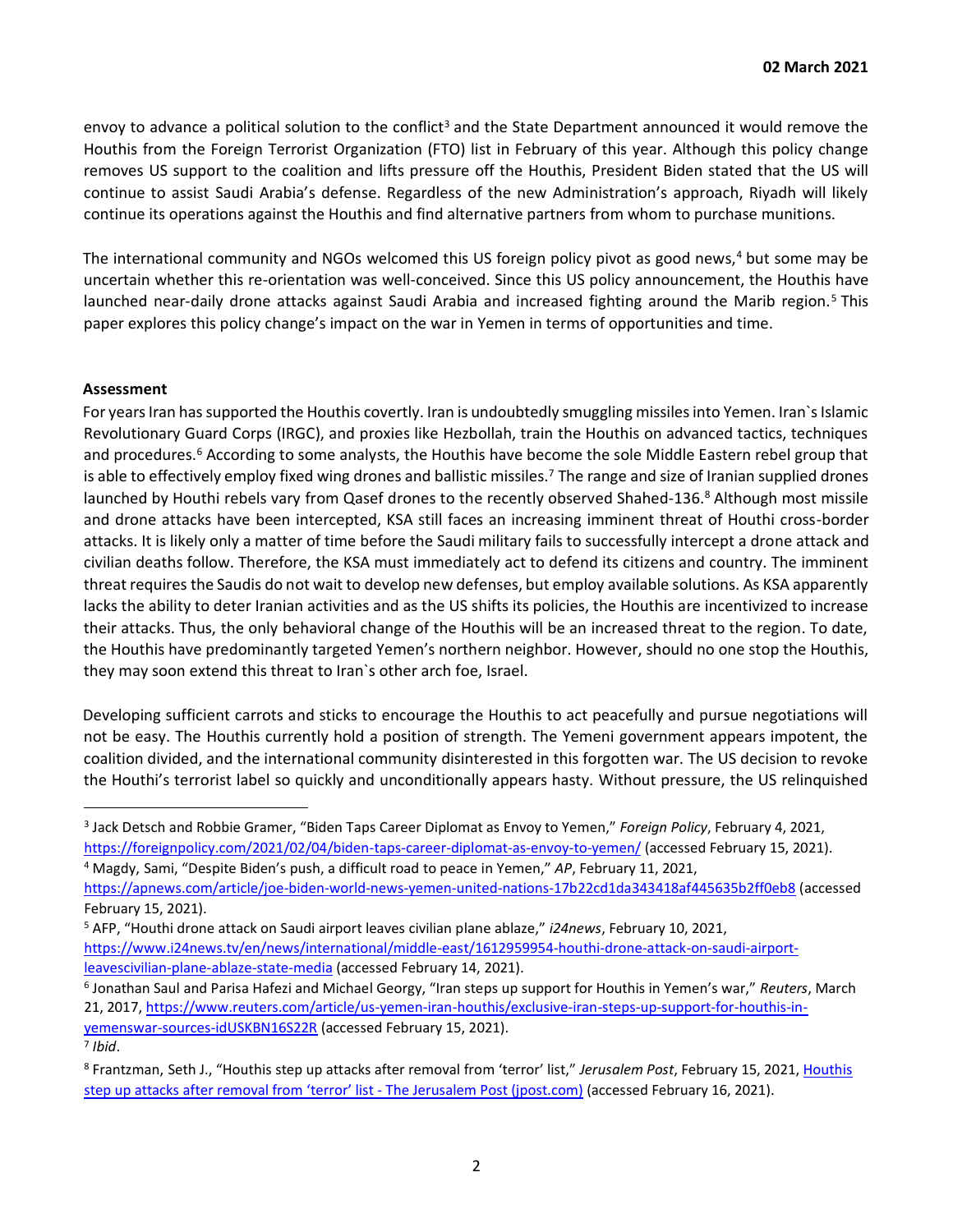clear leverage and the only apparent carrot. As a precursor, the US should have demanded increased stability to enable critical services to Yemenis in Houthi held territory. While this change in US policy was not completely unexpected, could fuel fears in some Gulf countries that the US will become too conciliatory with Iran. The immediate impact on the ground in Yemen seems rather limited, but the pressure on Riyadh to pursue other solutions is likely to increase.

#### **New Opportunities**

Regardless of support for or against changes to US policy, it is the reality for the next four years, so, stakeholders must look for new opportunities. Washington's pivot drives the KSA to increase cooperation with other Gulf States, and with other countries such as China, Russia, or Israel. The KSA may follow the UAE and normalize relations with Israel, who could actually provide a substantial solution to the Houthi problem. 'Iron Dome,' the Israeli mobile all-weather air defense system, is designed to intercept and destroy missiles, rockets, mortars, artillery shells, as well as aircraft und UAVs.<sup>9</sup> Israeli Defense Forces have proven Iron Dome's capability countering attacks launched from Gaza. <sup>10</sup> Following the 2020 Abraham Accords, Israel approved potential Iron Dome deployments on US Gulf bases.<sup>11</sup> Though unconfirmed, in 2018, Israel reportedly denied a KSA agreement to purchase Iron Dome. <sup>11</sup> However, the US could use the current situation to mediate new Israel-Saudi negotiations.<sup>12</sup> KSA and Israel may draw closer and agree to normalize relations to counter a common enemy. The US could still bolster this development by continuing to assist the KSA's defense against Houthi attacks, while halting military aide for offensive Yemen operations.<sup>14</sup>

Threats by smaller UAVs, like weaponized commercially available drones, must also be countered. However, these small UAV attacks are currently rare and apparently not the rebels' primary *modus operandi*. Various European arms companies have already developed methods to combat such aircraft.<sup>13</sup> These European partners could provide more support to the KSA via security cooperation, to detect and disrupt small UAVs. Such measures would clearly constitute defending the Kingdom's territory and people. While electronically jamming small UAVs is one "soft" approach, well-developed "harder" capabilities exist to repel these attacks such as high-energy lasers, water

<sup>11</sup> "US will protect the Gulf by Iron Dome missile system," *TRTWorld*, January 25, 2021,

<sup>9</sup> Rafael Advanced Defense Systems Ltd., IRON DOME Family[, https://www.rafael.co.il/worlds/air-missile](https://www.rafael.co.il/worlds/air-missile-defense/short-range-air-missile-defense/)[defense/shortrange-air-missile-defense/](https://www.rafael.co.il/worlds/air-missile-defense/short-range-air-missile-defense/) [\(a](https://www.rafael.co.il/worlds/air-missile-defense/short-range-air-missile-defense/)ccessed February 16, 2021).

<sup>10</sup> MEE Staff, "Ten rockets fired into southern Israel, most intercepted by Iron Dome," *Middle East Eye*, November 1, 2019, <https://www.middleeasteye.net/news/rockets-fired-southern-israel-intercepted-iron-dome> [\(a](https://www.middleeasteye.net/news/rockets-fired-southern-israel-intercepted-iron-dome)ccessed February 14, 2021).

<sup>11</sup> Frantzman, Seth J., "Will the US deploy Iron Dome to protect bases in the Gulf?," *The Jerusalem Post*, January 24, 2021, <https://www.jpost.com/middle-east/will-us-deploy-iron-dome-to-protect-bases-in-the-gulf-656516> [\(a](https://www.jpost.com/middle-east/will-us-deploy-iron-dome-to-protect-bases-in-the-gulf-656516)ccessed February 13, 2021).

<https://www.trtworld.com/magazine/us-will-protect-the-gulf-by-iron-dome-missile-system-43563> (accessed February 15, 2021).

<sup>12</sup> "Israel allows US to deploy Iron Dome missile defence system in the Gulf: Report," *Middle East Eye*, January 24, 2021, <https://www.middleeasteye.net/news/israel-gulf-us-iron-dome-missile-defence-system> [\(a](https://www.middleeasteye.net/news/israel-gulf-us-iron-dome-missile-defence-system)ccessed February 16, 2021).

<sup>14</sup> Brennan, David, "Joe Biden should expand Trump's Abraham Accords, not Iran deal, Reza Pahlavi says," *Newsweek*, February 16, 2021[, https://www.newsweek.com/joe-biden-expand-donald-trump-abraham-accords-not-iran-deal](https://www.newsweek.com/joe-biden-expand-donald-trump-abraham-accords-not-iran-deal-reza-pahlavi-says-1569512)[rezapahlavi-says-1569512](https://www.newsweek.com/joe-biden-expand-donald-trump-abraham-accords-not-iran-deal-reza-pahlavi-says-1569512) [\(a](https://www.newsweek.com/joe-biden-expand-donald-trump-abraham-accords-not-iran-deal-reza-pahlavi-says-1569512)ccessed February 17, 2021).

<sup>13</sup> Pistoia, Daniela, "Detecting and Neutralizing Mini Drones," The Journal of the *Joint Air Power Competence Center*, Edition 25, Winter 2017/2018, p. 81-86,<https://www.japcc.org/detecting-and-neutralizing-mini-drones/> [\(a](https://www.japcc.org/detecting-and-neutralizing-mini-drones/)ccessed February 16, 2021).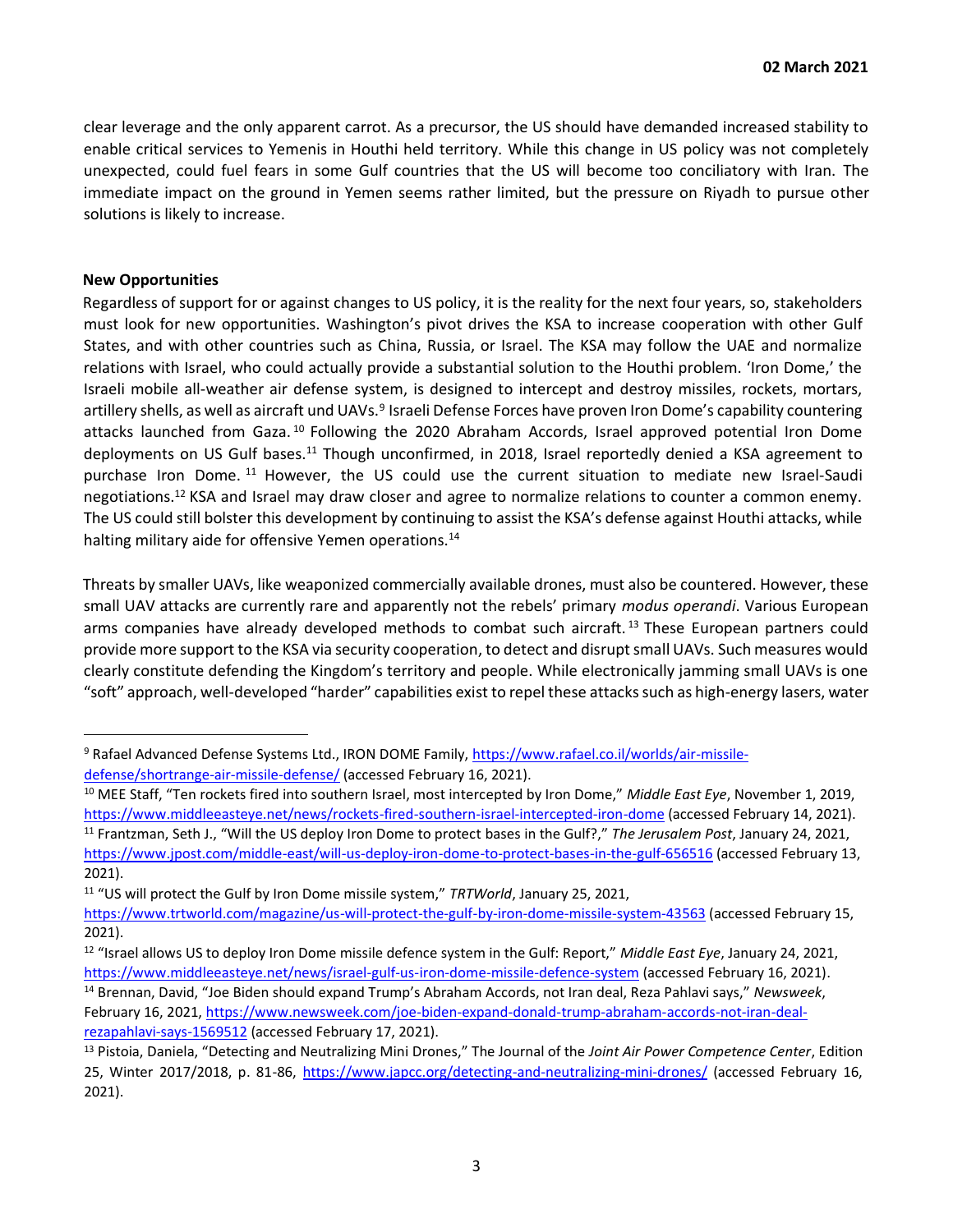cannons, "suicidal drones," or even targeted glue spray.<sup>14</sup> European democracies should soundly support such military sales which should quickly improve the security situation and counter Houthis' UAV activities.

#### **Time is of the essence**

All parties must now focus on guarantying safe conditions for the people in and around Marib, and preventing it from precipitating an additional exodus of refugees. The ongoing Houthi offensive on the gas-rich region of Marib risks displacing up to two million people already traumatized by six years of war. Further, as rebels show increased daring and capability, the allies must convince the Houthis to cease hostilities, particularly during this "renewed diplomatic momentum."<sup>15</sup> Moreover, the Houthis must view the Biden administration's policy changes as a final chance to pursue negotiations from a strong position. Unfortunately, the Houthis may see no such incentive.

Therefore, the new US administration must immediately find common diplomatic ground with regional and global partners and allies to counter the Iranian accomplice, establish tailored pressure against them, and leverage the lifting of proscription for substantial rebel cooperation. In this respect, the crippled ship, FSO SAFER, would provide the Houthis an easy bargaining chip to show good will and generate tremendous positive regional environmental impact.<sup>16</sup>

The international public has welcomed the US policy change revoking the Houthis' FTO label and halting support to Saudi-led offensive Yemen operations. The Houthis, however, have exploited this new accommodation and advanced into the Marib region.<sup>17</sup> The rebels apparently viewed the US position as a *carte blanche* to increase malign activities and strengthen their position in future negotiations. The question remains whether the US policy change is merely presentational or a substantial direction change. Though the former may be politically opportune, a direction change is more desirable. The latter requires tangible action, as ending offensive support is insufficient.

Today's conflict in Yemen is not just between KSA and rogue actors inside Yemen. The problem is much larger and therefore, requires a comprehensive approach to succeed. Riyadh must sincerely seek a deal and scale back its initial objectives while insisting on certain security assurances. The primary challenge in getting the Houthis to the table is their perception of having the upper hand.<sup>18</sup> If fighting spills into populated areas or refugee sites, people will further flee towards locations east and south of Marib City where fewer resources and aid are available. That scenario creates more breeding ground for VEOs to influence, or even weaponize, IDPs. Thus, it is vital Riyadh

<sup>14</sup> Monroy, Matthias, "Fight against small drones: Police use military technology," *digit.site36.net*, February 13, 2019, <https://digit.site36.net/2019/02/13/fight-against-small-drones-police-use-military-technology/> [\(](https://digit.site36.net/2019/02/13/fight-against-small-drones-police-use-military-technology/)accessed February 18, 2021).

<sup>15</sup> Gavlak, Dale, "Yemen's Houthis on Offensive in Bid to Gain Diplomatic Leverage," *Voice of America*, February 16, 2021, <https://www.voanews.com/middle-east/yemens-houthis-offensive-bid-gain-diplomatic-leverage> [\(a](https://www.voanews.com/middle-east/yemens-houthis-offensive-bid-gain-diplomatic-leverage)ccessed February 17, 2021).

<sup>&</sup>lt;sup>16</sup> Harden, Dave, Managing Director Georgetown Strategy Group, on Twitter, February 6, 2021, in response to President Biden's first foreign policy speech, February 4, 2021.

<sup>17</sup> Gavlak, Dale, "Yemen's Houthis on Offensive in Bid to Gain Diplomatic Leverage," *Voice of America*, February 16, 2021, <https://www.voanews.com/middle-east/yemens-houthis-offensive-bid-gain-diplomatic-leverage> [\(a](https://www.voanews.com/middle-east/yemens-houthis-offensive-bid-gain-diplomatic-leverage)ccessed February 17, 2021).

<sup>18</sup> *Ibid*.